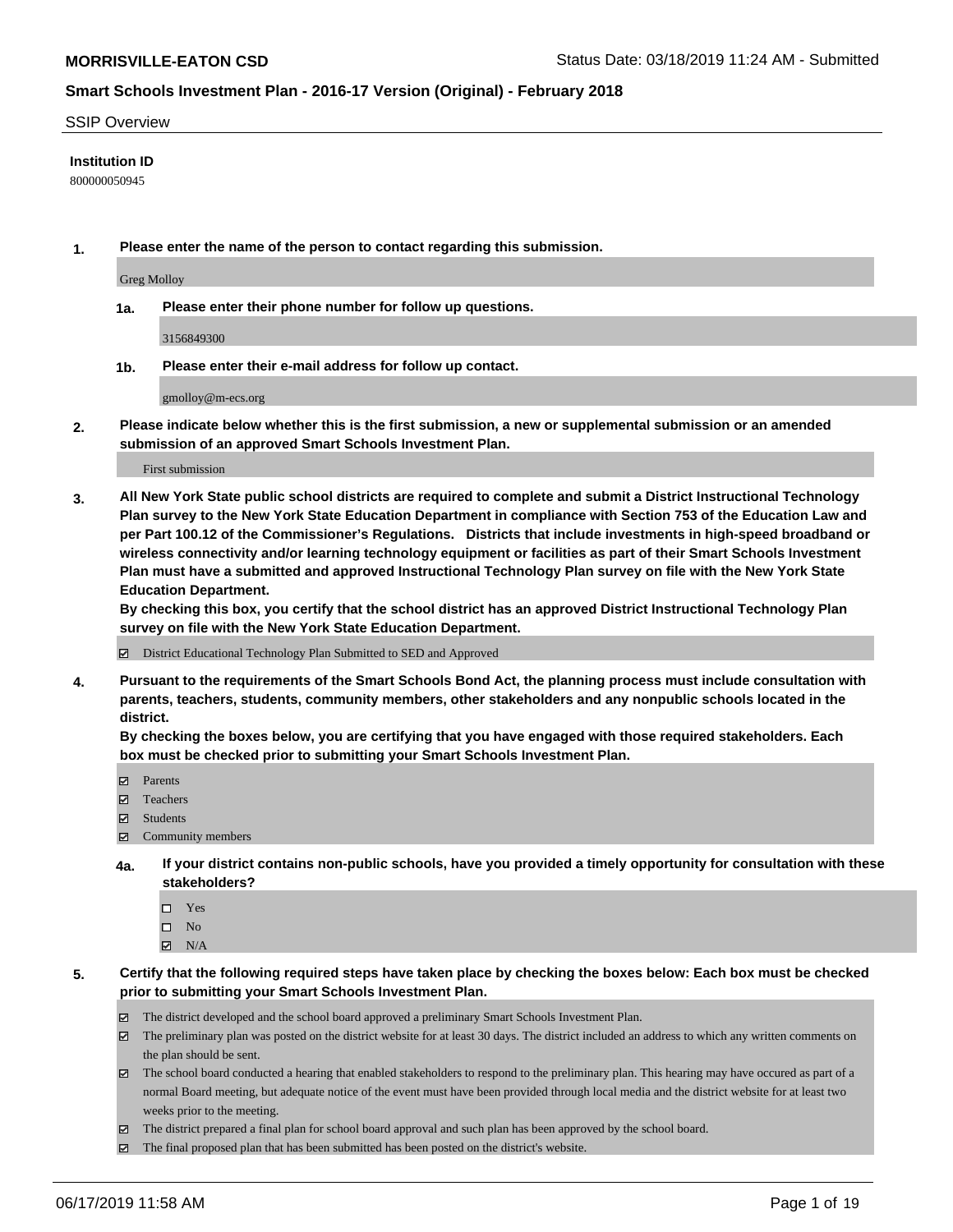SSIP Overview

**5a. Please upload the proposed Smart Schools Investment Plan (SSIP) that was posted on the district's website, along with any supporting materials. Note that this should be different than your recently submitted Educational Technology Survey. The Final SSIP, as approved by the School Board, should also be posted on the website and remain there during the course of the projects contained therein.**

MECS-SSIP.pdf

**5b. Enter the webpage address where the final Smart Schools Investment Plan is posted. The Plan should remain posted for the life of the included projects.**

https://www.m-ecs.org/UserFiles/Servers/Server\_334011/File/District/Documents/MECS-SSIP.pdf

**6. Please enter an estimate of the total number of students and staff that will benefit from this Smart Schools Investment Plan based on the cumulative projects submitted to date.**

645

**7. An LEA/School District may partner with one or more other LEA/School Districts to form a consortium to pool Smart Schools Bond Act funds for a project that meets all other Smart School Bond Act requirements. Each school district participating in the consortium will need to file an approved Smart Schools Investment Plan for the project and submit a signed Memorandum of Understanding that sets forth the details of the consortium including the roles of each respective district.**

 $\Box$  The district plans to participate in a consortium to partner with other school district(s) to implement a Smart Schools project.

### **8. Please enter the name and 6-digit SED Code for each LEA/School District participating in the Consortium.**

| Partner LEA/District | <b>ISED BEDS Code</b> |
|----------------------|-----------------------|
| (No Response)        | (No Response)         |

### **9. Please upload a signed Memorandum of Understanding with all of the participating Consortium partners.**

(No Response)

**10. Your district's Smart Schools Bond Act Allocation is:**

\$895,411

**11. Enter the budget sub-allocations by category that you are submitting for approval at this time. If you are not budgeting SSBA funds for a category, please enter 0 (zero.) If the value entered is \$0, you will not be required to complete that survey question.**

|                                       | Sub-<br><b>Allocations</b> |
|---------------------------------------|----------------------------|
| School Connectivity                   | 108,349                    |
| Connectivity Projects for Communities | $\overline{0}$             |
| <b>Classroom Technology</b>           | 440,720                    |
| Pre-Kindergarten Classrooms           | $\overline{0}$             |
| Replace Transportable Classrooms      | $\Omega$                   |
| High-Tech Security Features           | $\overline{0}$             |
| Totals:                               | 549,069                    |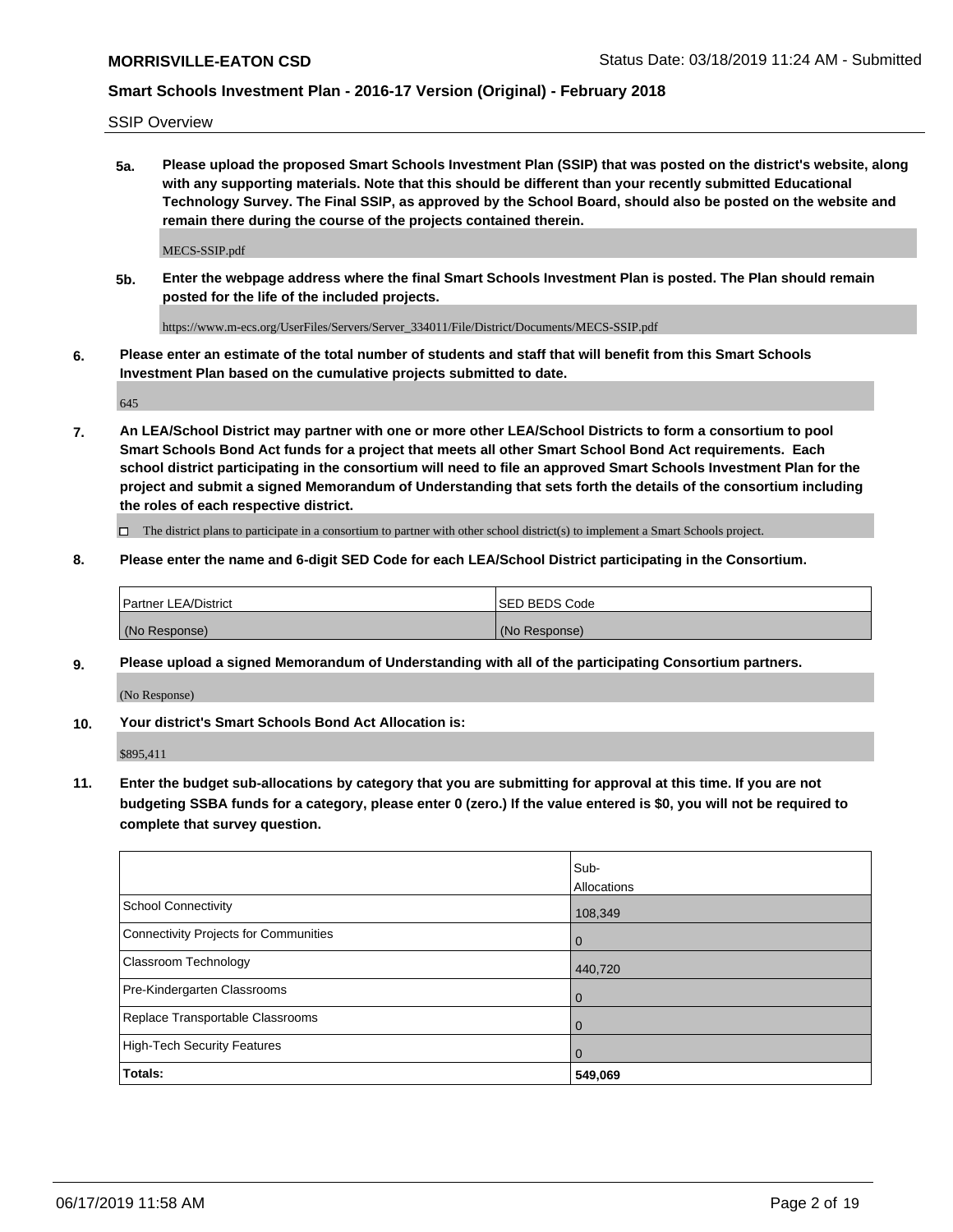School Connectivity

- **1. In order for students and faculty to receive the maximum benefit from the technology made available under the Smart Schools Bond Act, their school buildings must possess sufficient connectivity infrastructure to ensure that devices can be used during the school day. Smart Schools Investment Plans must demonstrate that:**
	- **• sufficient infrastructure that meets the Federal Communications Commission's 100 Mbps per 1,000 students standard currently exists in the buildings where new devices will be deployed, or**
	- **• is a planned use of a portion of Smart Schools Bond Act funds, or**
	- **• is under development through another funding source.**

**Smart Schools Bond Act funds used for technology infrastructure or classroom technology investments must increase the number of school buildings that meet or exceed the minimum speed standard of 100 Mbps per 1,000 students and staff within 12 months. This standard may be met on either a contracted 24/7 firm service or a "burstable" capability. If the standard is met under the burstable criteria, it must be:**

**1. Specifically codified in a service contract with a provider, and**

**2. Guaranteed to be available to all students and devices as needed, particularly during periods of high demand, such as computer-based testing (CBT) periods.**

### **Please describe how your district already meets or is planning to meet this standard within 12 months of plan submission.**

Morrisville-Eaton CSD currently exceeds this standard. Our student population currently is at 669 and our incoming internet bandwidth is 1 GBps equating to approximately 1.5 Mbps/Student. Future plans include an additional 10 Mbps of internet service to serve as a backup or failover in the event of service disruptions.

- **1a. If a district believes that it will be impossible to meet this standard within 12 months, it may apply for a waiver of this requirement, as described on the Smart Schools website. The waiver must be filed and approved by SED prior to submitting this survey.**
	- $\Box$  By checking this box, you are certifying that the school district has an approved waiver of this requirement on file with the New York State Education Department.

### **2. Connectivity Speed Calculator (Required)**

|                         | Number of<br><b>Students</b> | Multiply by<br>100 Kbps | Divide by 1000 Current Speed<br>to Convert to<br>Required<br>Speed in Mb | lin Mb | <b>I</b> Expected<br>Speed to be<br>Attained Within Required<br>12 Months | <b>Expected Date</b><br>When<br>Speed Will be<br>Met |
|-------------------------|------------------------------|-------------------------|--------------------------------------------------------------------------|--------|---------------------------------------------------------------------------|------------------------------------------------------|
| <b>Calculated Speed</b> | 645                          | 64,500                  | 64.5                                                                     | 1000   | 1010                                                                      | currently met                                        |

### **3. Describe how you intend to use Smart Schools Bond Act funds for high-speed broadband and/or wireless connectivity projects in school buildings.**

Morrisville-Eaton CSD intends to use Smart Schools Bond Act funds to update our current wireless infrastructure, moving to the AC standard and incorporating MDM access control and user provisioning to make network access easy and available for all users.

**4. Describe the linkage between the district's District Instructional Technology Plan and the proposed projects. (There should be a link between your response to this question and your response to Question 1 in Part E. Curriculum and Instruction "What are the district's plans to use digital connectivity and technology to improve teaching and learning?)**

By increasing digital connectivity Morrisville-Eaton intends to provide a solid and accessible digital environment which can be leveraged for collaboration, engaged learning digital citizenship and a multi-media rich educational experience.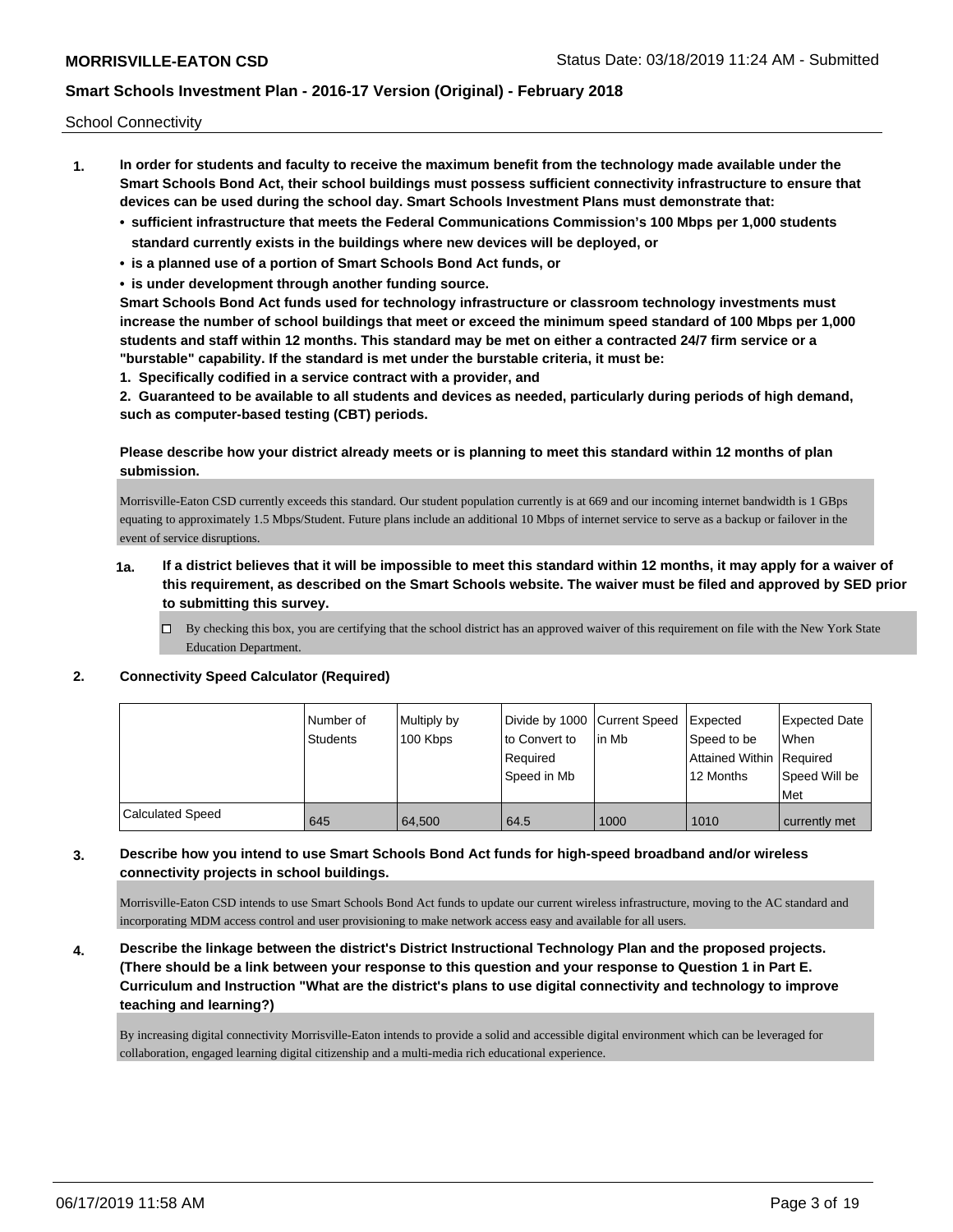School Connectivity

**5. If the district wishes to have students and staff access the Internet from wireless devices within the school building, or in close proximity to it, it must first ensure that it has a robust Wi-Fi network in place that has sufficient bandwidth to meet user demand.**

**Please describe how you have quantified this demand and how you plan to meet this demand.**

Through network monitoring, Morrisville-Eaton CSD has determined that the current deployment of wireless network access is sufficient for the current number of devices, utilizing an average of 1.63 Mb/s with a peak utilization of 848 Mb/s. However as an increased number of endpoints arrive on our network access will need to continue to be evaluated and monitored regularly. In addition to bandwidth availability there also need access convenience and security. We plan to implement an network access control system that will allow for end user convenience while still providing a secure network with access to appropriate resources.

**6. As indicated on Page 5 of the guidance, the Office of Facilities Planning will have to conduct a preliminary review of all capital projects, including connectivity projects.**

**Please indicate on a separate row each project number given to you by the Office of Facilities Planning.**

| <b>Project Number</b> |  |
|-----------------------|--|
| 25-04-01-04-7-999-BA2 |  |

**7. Certain high-tech security and connectivity infrastructure projects may be eligible for an expedited review process as determined by the Office of Facilities Planning.**

**Was your project deemed eligible for streamlined review?**

Yes

**7a. Districts that choose the Streamlined Review Process will be required to certify that they have reviewed all installations with their licensed architect or engineer of record and provide that person's name and license number. The licensed professional must review the products and proposed method of installation prior to implementation and review the work during and after completion in order to affirm that the work was codecompliant, if requested.**

I certify that I have reviewed all installations with a licensed architect or engineer of record.

**8. Include the name and license number of the architect or engineer of record.**

| Name                 | License Number |  |  |
|----------------------|----------------|--|--|
| <b>Ashley McGraw</b> | 24017          |  |  |

**9. If you are submitting an allocation for School Connectivity complete this table. Note that the calculated Total at the bottom of the table must equal the Total allocation for this category that you entered in the SSIP Overview overall budget.** 

|                                            | Sub-<br><b>Allocation</b> |
|--------------------------------------------|---------------------------|
| Network/Access Costs                       | 102,816                   |
| <b>Outside Plant Costs</b>                 | l 0                       |
| School Internal Connections and Components | 847                       |
| <b>Professional Services</b>               | 4,250                     |
| Testing                                    | $\overline{0}$            |
| <b>Other Upfront Costs</b>                 | 436                       |
| <b>Other Costs</b>                         |                           |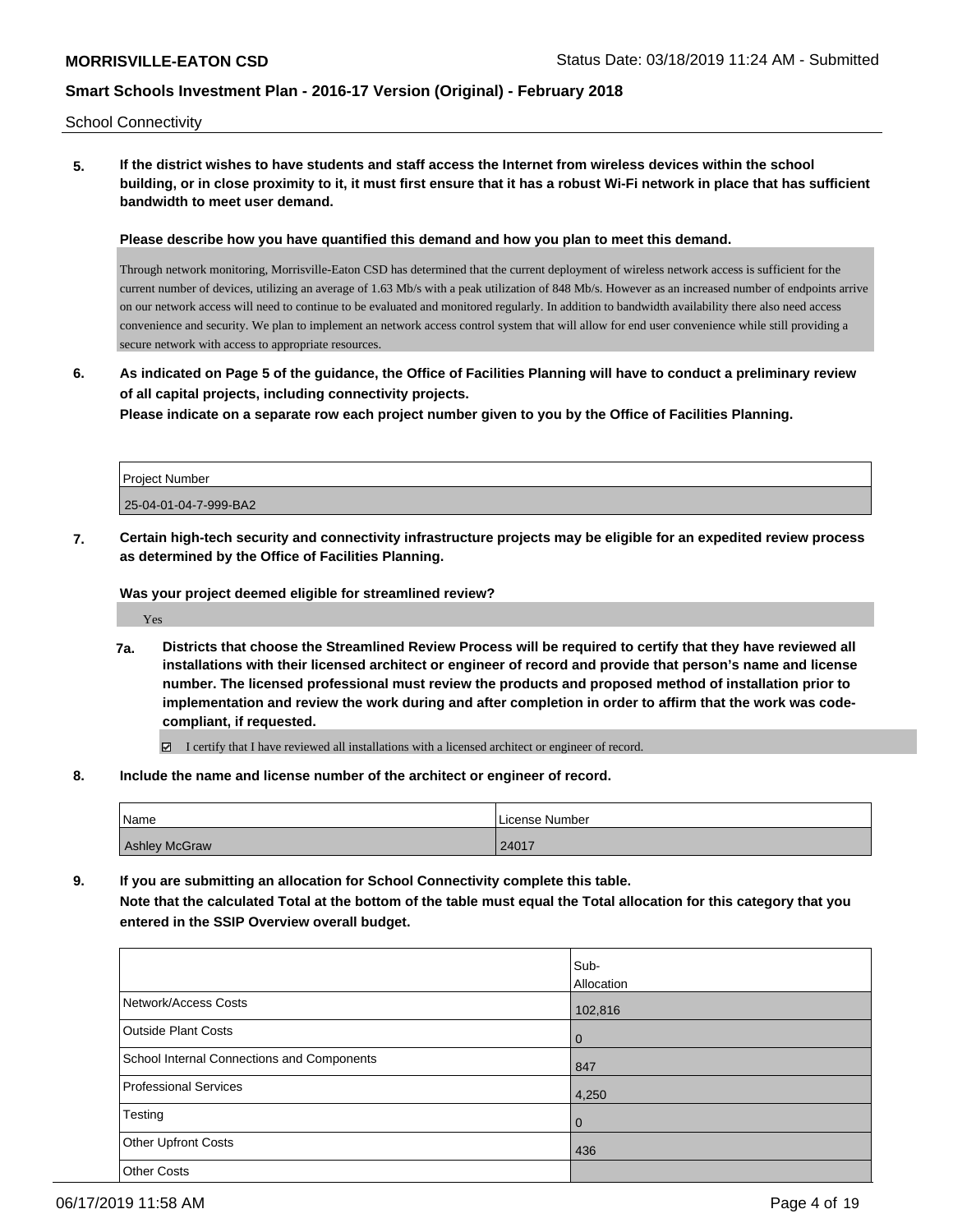School Connectivity

|         | Sub-<br>Allocation |
|---------|--------------------|
|         | (No Response)      |
| Totals: | 108,349            |

**10. Please detail the type, quantity, per unit cost and total cost of the eligible items under each sub-category. This is especially important for any expenditures listed under the "Other" category. All expenditures must be eligible for tax-exempt financing to be reimbursed through the SSBA. Sufficient detail must be provided so that we can verify this is the case. If you have any questions, please contact us directly through smartschools@nysed.gov. NOTE: Wireless Access Points should be included in this category, not under Classroom Educational Technology, except those that will be loaned/purchased for nonpublic schools.**

| Select the allowable expenditure<br>type.<br>Repeat to add another item under<br>each type. | Item to be purchased                                              | Quantity       | Cost per Item | <b>Total Cost</b> |
|---------------------------------------------------------------------------------------------|-------------------------------------------------------------------|----------------|---------------|-------------------|
| <b>Network/Access Costs</b>                                                                 | Aruba 7205-K12-64 (US) K12 64 AP<br><b>Bundle</b>                 | $\mathbf{1}$   | 10,248        | 10,248            |
| <b>Network/Access Costs</b>                                                                 | Aruba 7205 (US) Controller                                        | $\mathbf{1}$   | 6,498         | 6,498             |
| <b>Connections/Components</b>                                                               | SFP+ Direct Attach 5M Cable                                       | 2              | 112           | 225               |
| <b>Network/Access Costs</b>                                                                 | Aruba AP-315 Dual 2x2/4x4 802.11ac<br>AP                          | 60             | 497           | 29,850            |
| <b>Network/Access Costs</b>                                                                 | Aruba AirWave 1 Dev License Bundle<br>E-LTU                       | 65             | 25            | 1,625             |
| <b>Network/Access Costs</b>                                                                 | Aruba ClearPass 5K Virtual App E-<br>LTU                          | $\mathbf{1}$   | 7,500         | 7,500             |
| <b>Network/Access Costs</b>                                                                 | Aruba ClearPass Gst 100 EP Lic E-<br>LTU                          | $\mathbf{1}$   | 1,500         | 1,500             |
| <b>Professional Services</b>                                                                | Install Support, Comsulting and<br>configuration of system        | $\overline{4}$ | 1,062         | 4,250             |
| <b>Network/Access Costs</b>                                                                 | Cisco 48 Port Switch                                              | 8              | 3,507         | 28,056            |
| <b>Network/Access Costs</b>                                                                 | Cisco SFP+ 10GB Network Module                                    | 16             | 651           | 10,416            |
| <b>Network/Access Costs</b>                                                                 | JX974A Aruba AP-367 (US) Outdoor<br>AP                            | 9              | 699           | 6,294             |
| <b>Connections/Components</b>                                                               | JW054A AP-270-MNT-H1 270 Series<br><b>Mount Kit</b>               | 9              | 68            | 608               |
| <b>Connections/Components</b>                                                               | JW063A AINS2KKIT-00 Otdr Inst<br><b>Materials</b>                 | $\mathbf{1}$   | 14            | 14                |
| <b>Other Upfront Costs</b>                                                                  | H4YF7E Aruba 1Y FC Hardware<br>Support Next Business Day Exchange | 9              | 48            | 436               |
| <b>Network/Access Costs</b>                                                                 | Cisco WS-C2960CX-8PC-L 8 port<br><b>POE Switch</b>                | 1              | 829           | 829               |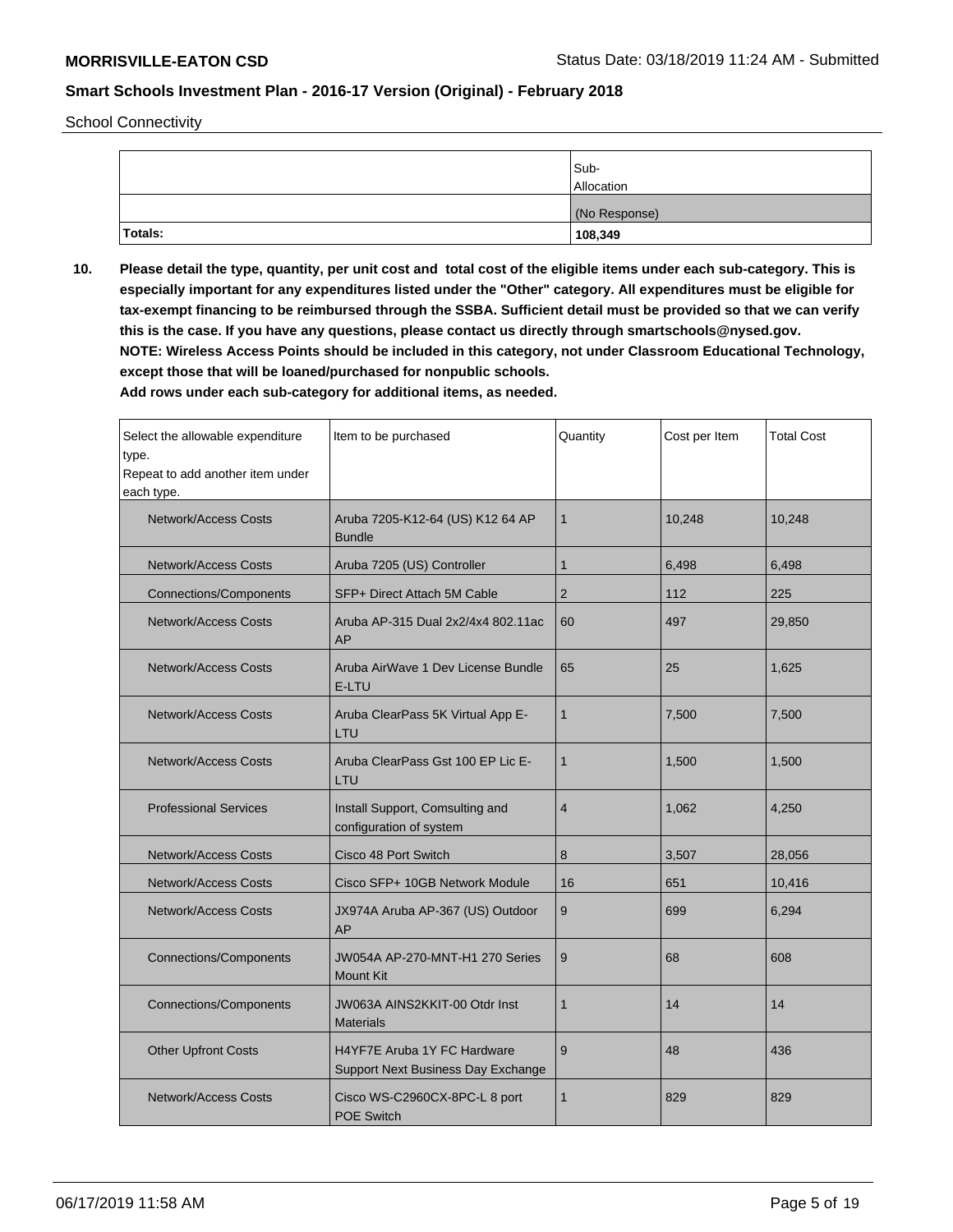Community Connectivity (Broadband and Wireless)

**1. Describe how you intend to use Smart Schools Bond Act funds for high-speed broadband and/or wireless connectivity projects in the community.**

(No Response)

**2. Please describe how the proposed project(s) will promote student achievement and increase student and/or staff access to the Internet in a manner that enhances student learning and/or instruction outside of the school day and/or school building.**

(No Response)

**3. Community connectivity projects must comply with all the necessary local building codes and regulations (building and related permits are not required prior to plan submission).**

 $\Box$  I certify that we will comply with all the necessary local building codes and regulations.

**4. Please describe the physical location of the proposed investment.**

(No Response)

**5. Please provide the initial list of partners participating in the Community Connectivity Broadband Project, along with their Federal Tax Identification (Employer Identification) number.**

| <b>Project Partners</b> | Federal ID#   |
|-------------------------|---------------|
| (No Response)           | (No Response) |

**6. If you are submitting an allocation for Community Connectivity, complete this table.**

**Note that the calculated Total at the bottom of the table must equal the Total allocation for this category that you entered in the SSIP Overview overall budget.**

|                             | Sub-Allocation |
|-----------------------------|----------------|
| Network/Access Costs        | (No Response)  |
| <b>Outside Plant Costs</b>  | (No Response)  |
| <b>Tower Costs</b>          | (No Response)  |
| Customer Premises Equipment | (No Response)  |
| Professional Services       | (No Response)  |
| Testing                     | (No Response)  |
| <b>Other Upfront Costs</b>  | (No Response)  |
| <b>Other Costs</b>          | (No Response)  |
| Totals:                     | 0              |

**7. Please detail the type, quantity, per unit cost and total cost of the eligible items under each sub-category. This is especially important for any expenditures listed under the "Other" category. All expenditures must be capital-bond eligible to be reimbursed through the SSBA. If you have any questions, please contact us directly through smartschools@nysed.gov.**

| Select the allowable expenditure | Item to be purchased | Quantity      | Cost per Item | <b>Total Cost</b> |
|----------------------------------|----------------------|---------------|---------------|-------------------|
| type.                            |                      |               |               |                   |
| Repeat to add another item under |                      |               |               |                   |
| each type.                       |                      |               |               |                   |
| (No Response)                    | (No Response)        | (No Response) | (No Response) | (No Response)     |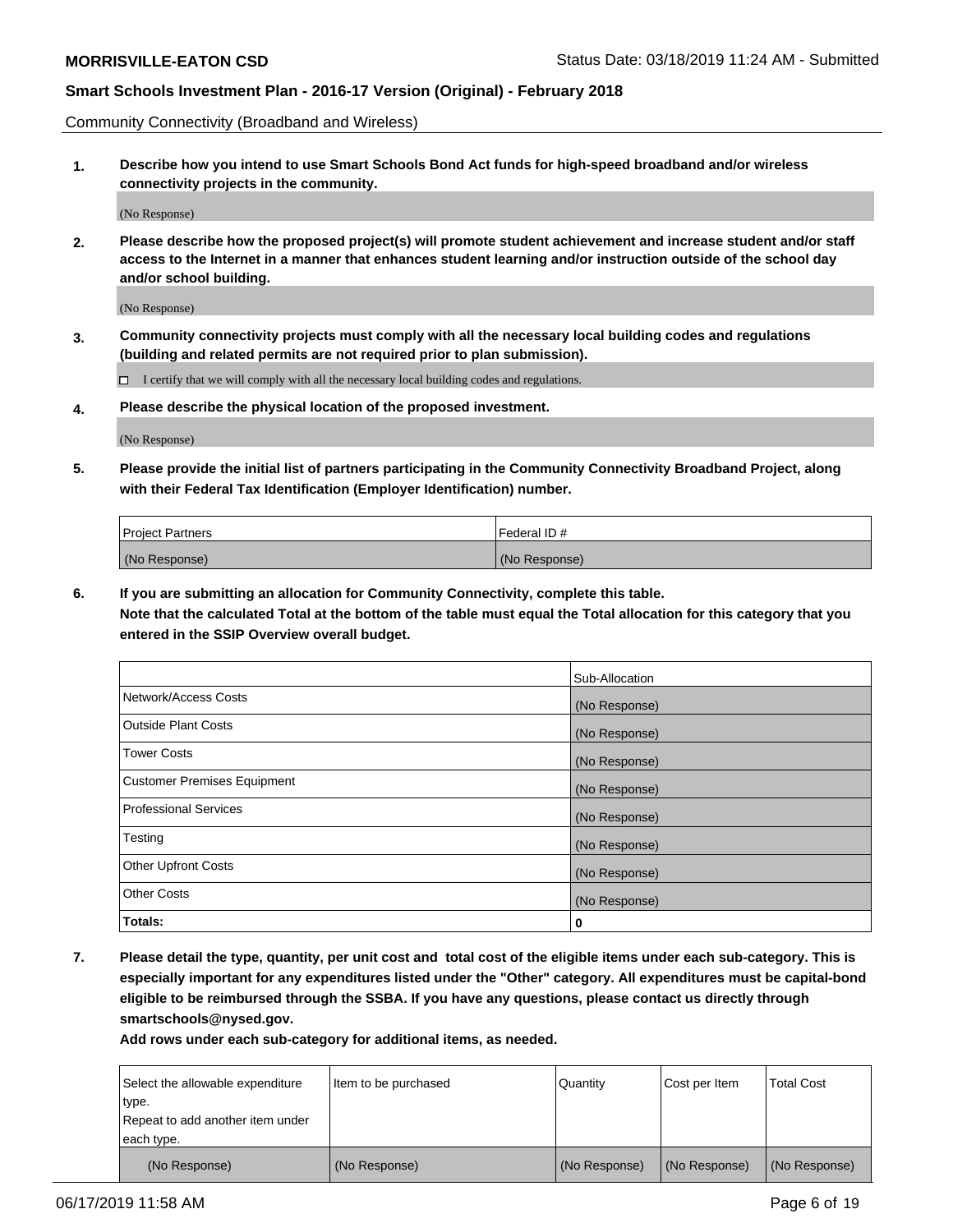Community Connectivity (Broadband and Wireless)

| Select the allowable expenditure<br>type.<br>Repeat to add another item under<br>each type. | Item to be purchased | Quantity      | Cost per Item | <b>Total Cost</b> |
|---------------------------------------------------------------------------------------------|----------------------|---------------|---------------|-------------------|
| (No Response)                                                                               | (No Response)        | (No Response) | (No Response) | (No Response)     |
| (No Response)                                                                               | (No Response)        | (No Response) | (No Response) | (No Response)     |
| (No Response)                                                                               | (No Response)        | (No Response) | (No Response) | (No Response)     |
| (No Response)                                                                               | (No Response)        | (No Response) | (No Response) | (No Response)     |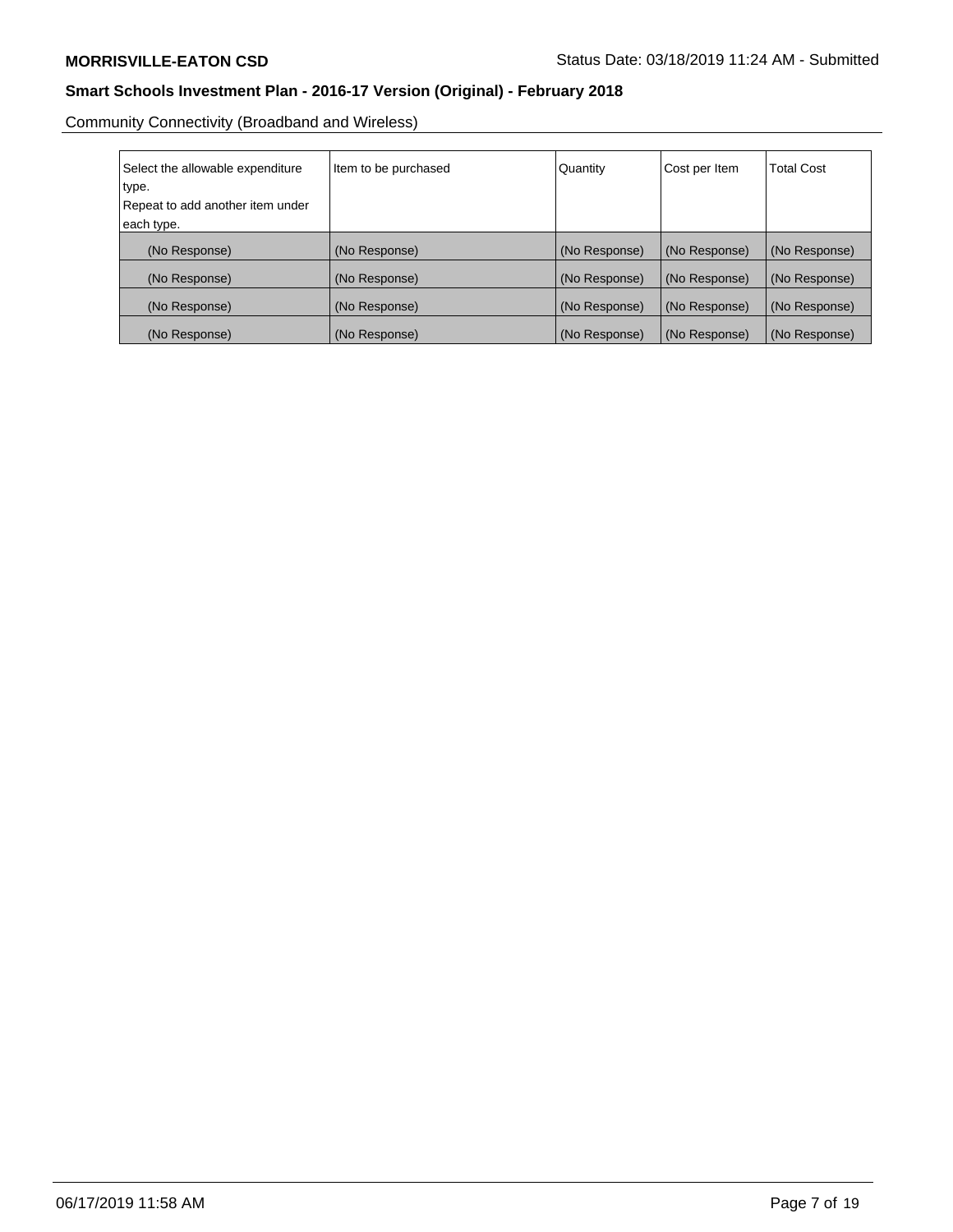### Classroom Learning Technology

**1. In order for students and faculty to receive the maximum benefit from the technology made available under the Smart Schools Bond Act, their school buildings must possess sufficient connectivity infrastructure to ensure that devices can be used during the school day. Smart Schools Investment Plans must demonstrate that sufficient infrastructure that meets the Federal Communications Commission's 100 Mbps per 1,000 students standard currently exists in the buildings where new devices will be deployed, or is a planned use of a portion of Smart Schools Bond Act funds, or is under development through another funding source. Smart Schools Bond Act funds used for technology infrastructure or classroom technology investments must increase the number of school buildings that meet or exceed the minimum speed standard of 100 Mbps per 1,000 students and staff within 12 months. This standard may be met on either a contracted 24/7 firm service or a "burstable" capability. If the standard is met under the burstable criteria, it must be:**

**1. Specifically codified in a service contract with a provider, and**

**2. Guaranteed to be available to all students and devices as needed, particularly during periods of high demand, such as computer-based testing (CBT) periods.**

**Please describe how your district already meets or is planning to meet this standard within 12 months of plan submission.**

We currently meet this requirement with a 1 Gbps internet connection to provide for our 645 students. All classrooms have wireless and wired network access available to them. However we plan to increase the number of devices and with this, increase the availability and reliability of network access.

- **1a. If a district believes that it will be impossible to meet this standard within 12 months, it may apply for a waiver of this requirement, as described on the Smart Schools website. The waiver must be filed and approved by SED prior to submitting this survey.**
	- By checking this box, you are certifying that the school district has an approved waiver of this requirement on file with the New York State Education Department.

#### **2. Connectivity Speed Calculator (Required)**

|                         | I Number of<br>Students | Multiply by<br>100 Kbps | Divide by 1000 Current Speed<br>to Convert to<br>Required<br>Speed in Mb | in Mb | <b>Expected</b><br>Speed to be<br>Attained Within Required<br>12 Months | <b>Expected Date</b><br><b>When</b><br>Speed Will be<br>Met |
|-------------------------|-------------------------|-------------------------|--------------------------------------------------------------------------|-------|-------------------------------------------------------------------------|-------------------------------------------------------------|
| <b>Calculated Speed</b> | 645                     | 64.500                  | 64.5                                                                     | 1000  | 1010                                                                    | currently met                                               |

**3. If the district wishes to have students and staff access the Internet from wireless devices within the school building, or in close proximity to it, it must first ensure that it has a robust Wi-Fi network in place that has sufficient bandwidth to meet user demand.**

**Please describe how you have quantified this demand and how you plan to meet this demand.**

We currently have a robust but dated WiFi network, providing sufficient access for staff and students. Current equipment is capable of delivering up to 300 Mbps to devices under the wireless 'N' standards. We intend thorough use of Smart Schools to update this to modern standards including wireless 'AC' 'and update underlying infrastructure to support current standards and beyond.

**4. All New York State public school districts are required to complete and submit an Instructional Technology Plan survey to the New York State Education Department in compliance with Section 753 of the Education Law and per Part 100.12 of the Commissioner's Regulations.**

**Districts that include educational technology purchases as part of their Smart Schools Investment Plan must have a submitted and approved Instructional Technology Plan survey on file with the New York State Education Department.**

By checking this box, you are certifying that the school district has an approved Instructional Technology Plan survey on file with the New York State Education Department.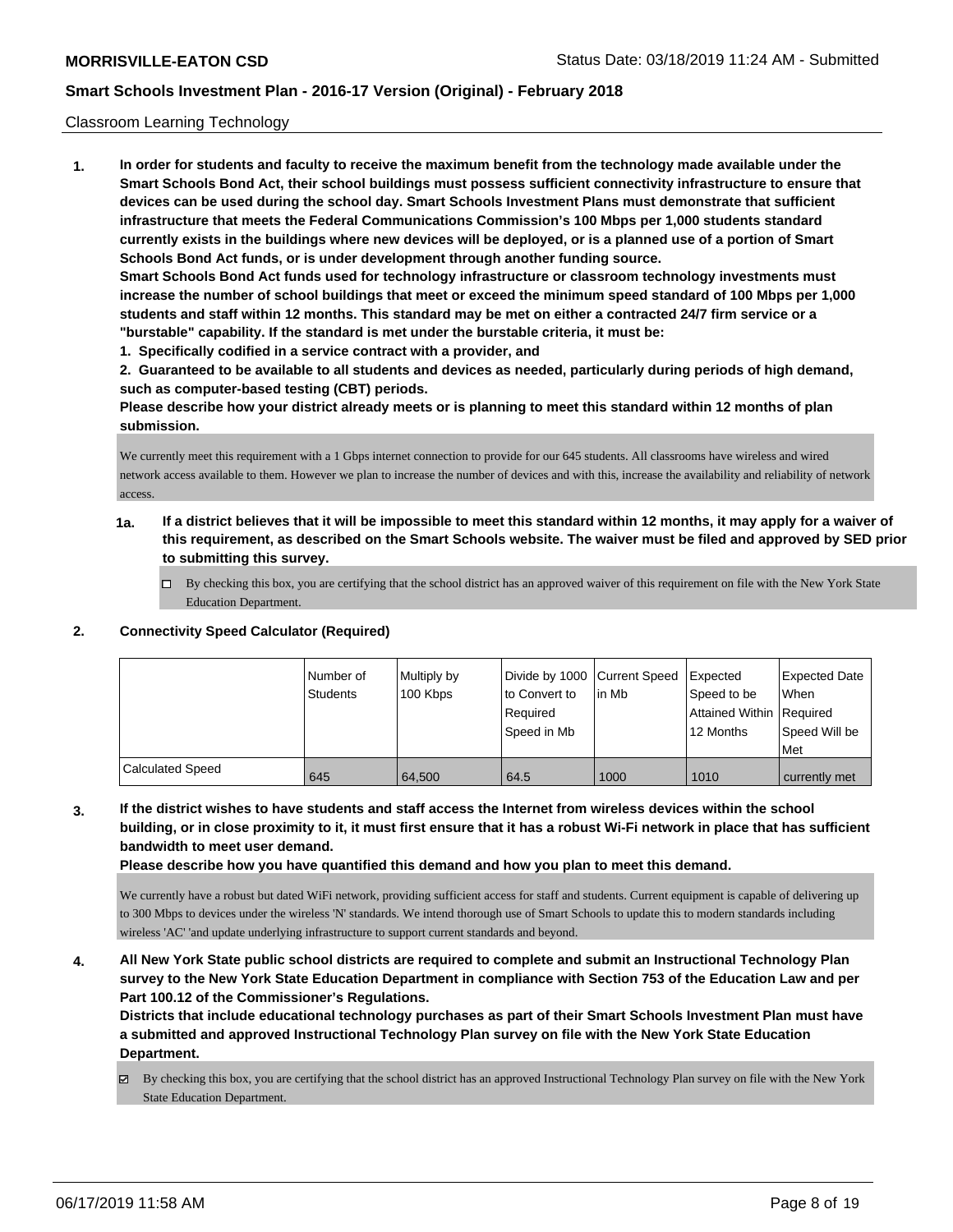### Classroom Learning Technology

## **5. Describe the devices you intend to purchase and their compatibility with existing or planned platforms or systems. Specifically address the adequacy of each facility's electrical, HVAC and other infrastructure necessary to install and support the operation of the planned technology.**

Morrisville-Eaton has built it's current network around the idea of being platform agnostic. We currently fully support various manufactures including Apple, Android, Microsoft and Google. Core network electric service is sufficient in our High School building, providing generated backup power keeping systems online. Our Elementary school does not have generated backup power but has fairly reliable electrical service. An HVAC split type unit is installed in the main server room at our High school providing temperature control for critical infrastructure. HVAC at the elementary school is provided by a mobile floor unit providing cooling for the main network distribution location. Computer Labs and classrooms have sufficient electrical systems in place to support the current needs of the rooms. No cooling is in place in the labs with the exception of one located at the High School. We plan to purchase student devices and move to a one to one learning environment ipads for grades k-2 and laptops for 3-12 students. Also improvements to classrooms are planed, replacing aging interactive whiteboards with new interactive projectors and projection ready whiteboards. Improvements to presentation system in the high school library will utilize funds to add new hd projector and motorized screen. Additional ipad carts will be purchased for classroom projects. We continue to maintain some computer labs and have included replacements for PC desktops in this plan. In general any of these options would be able to be on boarded into our network with a minimal draw on current electrical or HVAC systems.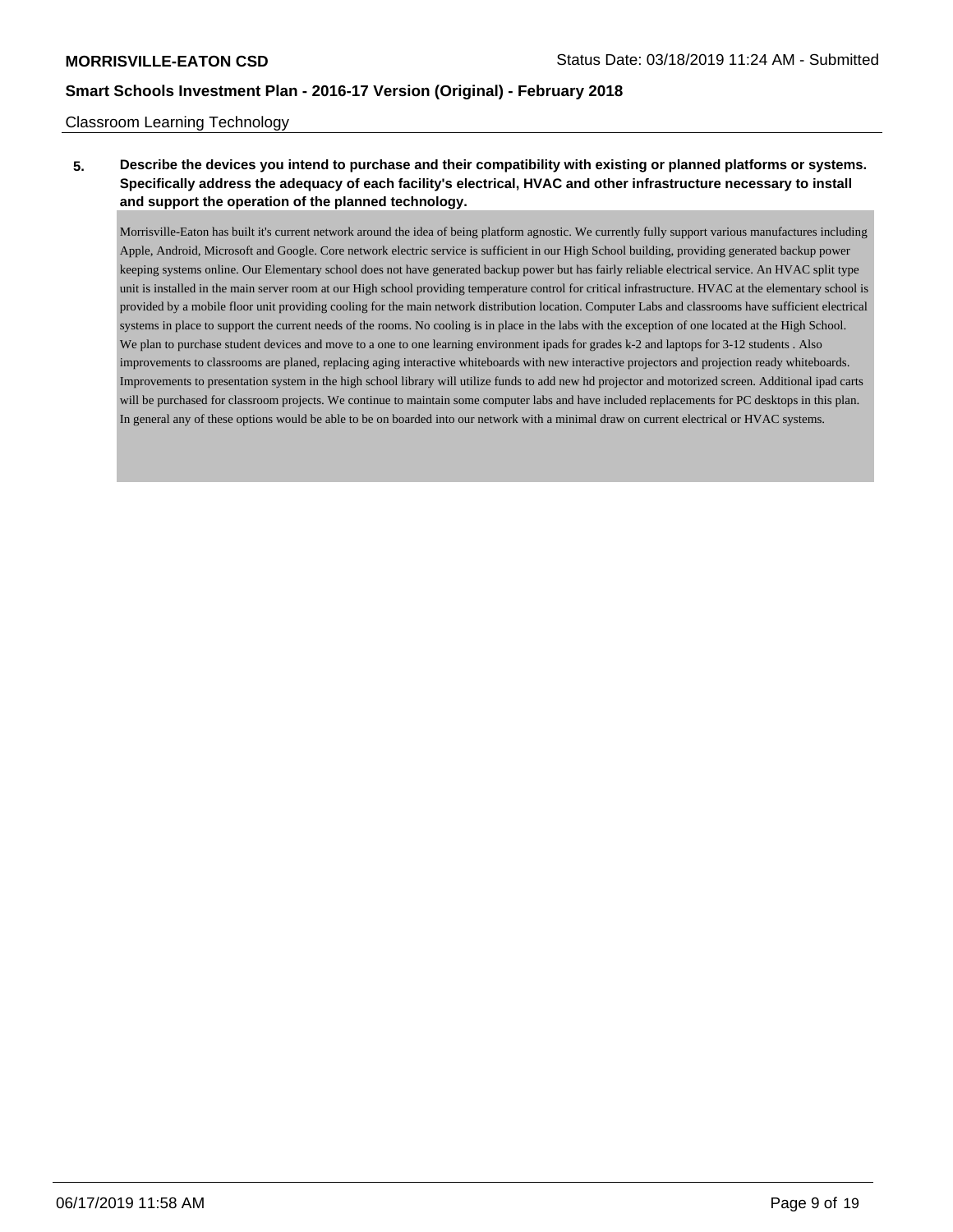### Classroom Learning Technology

- **6. Describe how the proposed technology purchases will:**
	- **> enhance differentiated instruction;**
	- **> expand student learning inside and outside the classroom;**
	- **> benefit students with disabilities and English language learners; and**
	- **> contribute to the reduction of other learning gaps that have been identified within the district.**

**The expectation is that districts will place a priority on addressing the needs of students who struggle to succeed in a rigorous curriculum. Responses in this section should specifically address this concern and align with the district's Instructional Technology Plan (in particular Question 2 of E. Curriculum and Instruction: "Does the district's instructional technology plan address the needs of students with disabilities to ensure equitable access to instruction, materials and assessments?" and Question 3 of the same section: "Does the district's instructional technology plan address the provision of assistive technology specifically for students with disabilities to ensure access to and participation in the general curriculum?"**

#### **Classroom Technology Purchases will:**

#### **Enhance Differentiated Instruction**

Tablets and laptops in addition to projection technology will provide different students with different avenues of learning. Office 365 offers schools a free, secure, hosted solution for teachers and students to collaborate. Once teachers and students login, they have access to a variety of Office applications, including word processing, spreadsheet, and publishing applications. Office 365 offers a variety of educational tools that can be used by teachers and students.

Projection Technology allows students to explore lesson content, create and deliver presentations, and play education games that are student centered and collaborative. They offer different strategies and approaches for differentiating instruction. Expand Student Learning Inside and Outside the Classroom A 1-1 device initiative allows for students to learn inside and outside the classroom. Students can "share" their homework with their teacher, and the teacher can correct and return it without printing a page! Another exciting feature for students is the capability to work on the same project at the same time with any other student or teacher. This may be done at any location.

#### **Benefit Students with Disabilities and English Language Learners (ELL)**

Computing devices are an excellent assistive technology that offer apps and extensions that provide support for students with learning disabilities and ELL students. There are screen readers, text-to-speech and speech-text, screen magnification, curriculum resources, and many collaboration tools offered through the use of individualized technology.

#### **Contribute to the Reduction of other Learning Gaps that have been Identified by the District**

The Technology Committee meets every month and includes the: Superintendent, Network Administrator, Principals, Technology Integration Specialist, teachers from the Elementary, Middle School, and High School, the Library Media Specialist, students, and parents. The technology plan's future goals reflect commitment, and show a collaborative, district-wide effort to improve communication, professional development, and integration of technology to close the achievement gap. The district has shown an interest in increasing its role in the community, and now has a new district website and school-based email system for effective communication with other schools and the community at large. The district is also looking at developing an app to facilitate ease of connectivity between the school and the community. The District has identified the following technology gaps and plans to use utilize Smart Schools funding to fill its technology needs. This will allow the District to focus other resources on professional development and staffing gaps.

- Device Gap (laptops/desktops/tablets)
- Professional Development (use of technology)
- Staffing (Technology Integration Specialist)
- Other (integrated security system) Blended Learning Enhancement The technology purchased through Smart School's funding will enhance the two Distant

#### **Blended Learning Enhancement**

The technology purchased through Smart School's funding will createtwo Distance Learning rooms between the two schools that offers shared classroom teaching and college level courses. Through the added use of the 1:1 devices, virtual classrooms are set-up allowing for online learning and flipped instruction.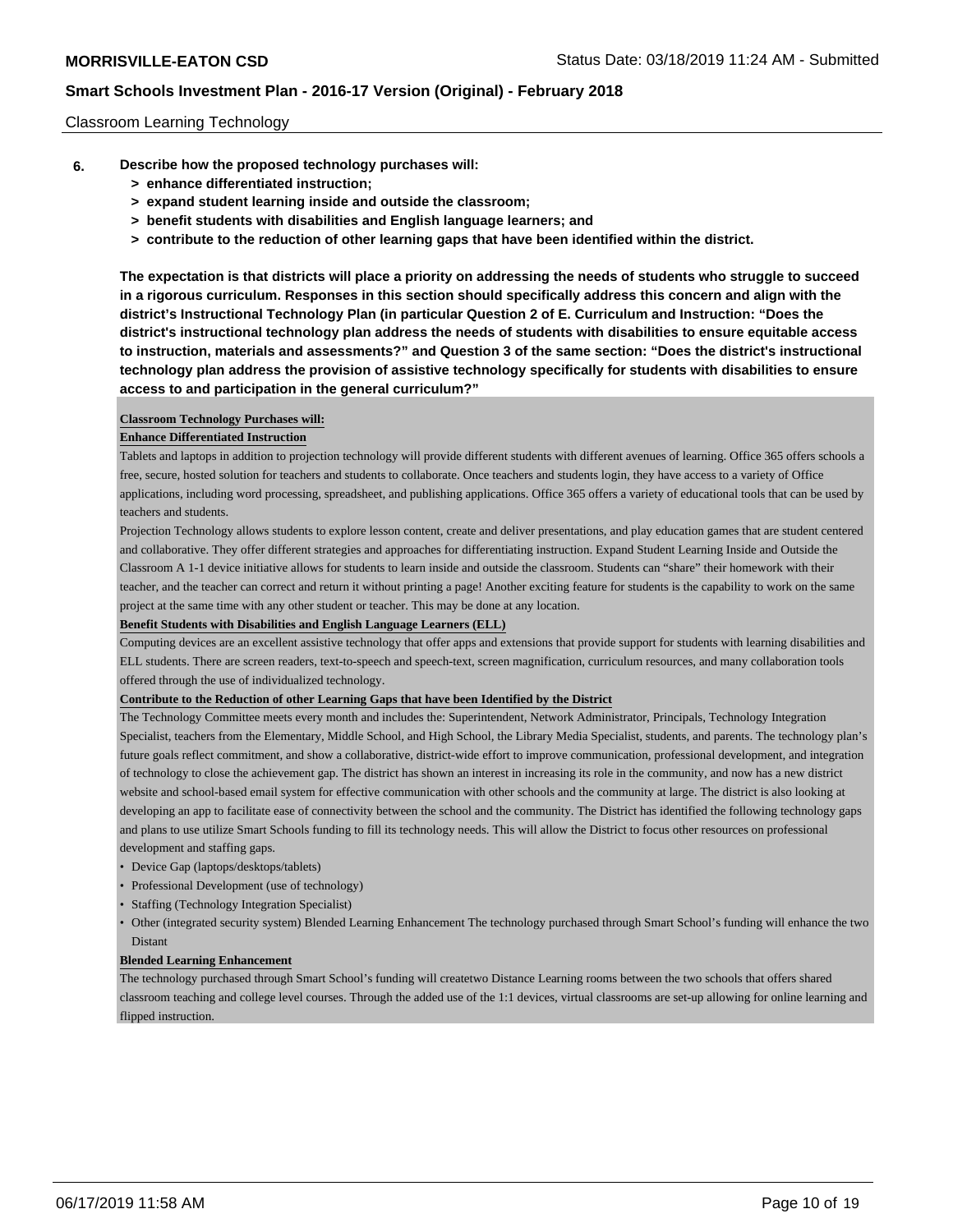Classroom Learning Technology

### **7. Where appropriate, describe how the proposed technology purchases will enhance ongoing communication with parents and other stakeholders and help the district facilitate technology-based regional partnerships, including distance learning and other efforts.**

The District has worked extensively to create a pathway for students to take college courses at SUNY Morrisville. By providing 1:1 devices, students will be able to easily transition from the high school environment to the college environment. All students will also be able to have technology at their disposal in the home environment making connectivity more readily available at home and when students are away or absent. Technology purchased through Smart School's funding will create two Distance Learning rooms in the District offering shared classroom teaching and college level courses. Virtual field trips will also bring learning to life.

**8. Describe the district's plan to provide professional development to ensure that administrators, teachers and staff can employ the technology purchased to enhance instruction successfully.**

**Note: This response should be aligned and expanded upon in accordance with your district's response to Question 1 of F. Professional Development of your Instructional Technology Plan: "Please provide a summary of professional development offered to teachers and staff, for the time period covered by this plan, to support technology to enhance teaching and learning. Please include topics, audience and method of delivery within your summary."**

We plan to utilize Model-Schools training thorough our RIC to provide general PD for staff as well as turn-key trainers who will be given additional training so that they will be another resource for staff administration and teachers to turn to on a regular basis.

A part-time technology integration specialist will provide relevant on-site training as needed, as requested, and as recommended. The specialist will demonstrate opportunities for instructional improvement and troubleshoot as needs arise.

Faculty and staff will continue to be provided website development training, tablet app training, Office 365 training, formative assessment software training and general technology productivity training from our technology integration specialist, network administrator, and Models Schools team members. These trainings will take place during professional development days scheduled throughout the year and during the instructional period, in the classroom while students are present.

- **9. Districts must contact the SUNY/CUNY teacher preparation program that supplies the largest number of the district's new teachers to request advice on innovative uses and best practices at the intersection of pedagogy and educational technology.**
	- $\boxtimes$  By checking this box, you certify that you have contacted the SUNY/CUNY teacher preparation program that supplies the largest number of your new teachers to request advice on these issues.

#### **9a. Please enter the name of the SUNY or CUNY Institution that you contacted.**

SUNY Cortland

**9b. Enter the primary Institution phone number.**

607-753-5431

**9c. Enter the name of the contact person with whom you consulted and/or will be collaborating with on innovative uses of technology and best practices.**

Andrea Lachance, Dean of Teacher Education

**10. A district whose Smart Schools Investment Plan proposes the purchase of technology devices and other hardware must account for nonpublic schools in the district.**

**Are there nonpublic schools within your school district?**

□ Yes

 $\boxtimes$  No

**11. Nonpublic Classroom Technology Loan Calculator**

**The Smart Schools Bond Act provides that any Classroom Learning Technology purchases made using Smart Schools funds shall be lent, upon request, to nonpublic schools in the district. However, no school district shall be required to loan technology in amounts greater than the total obtained and spent on technology pursuant to the**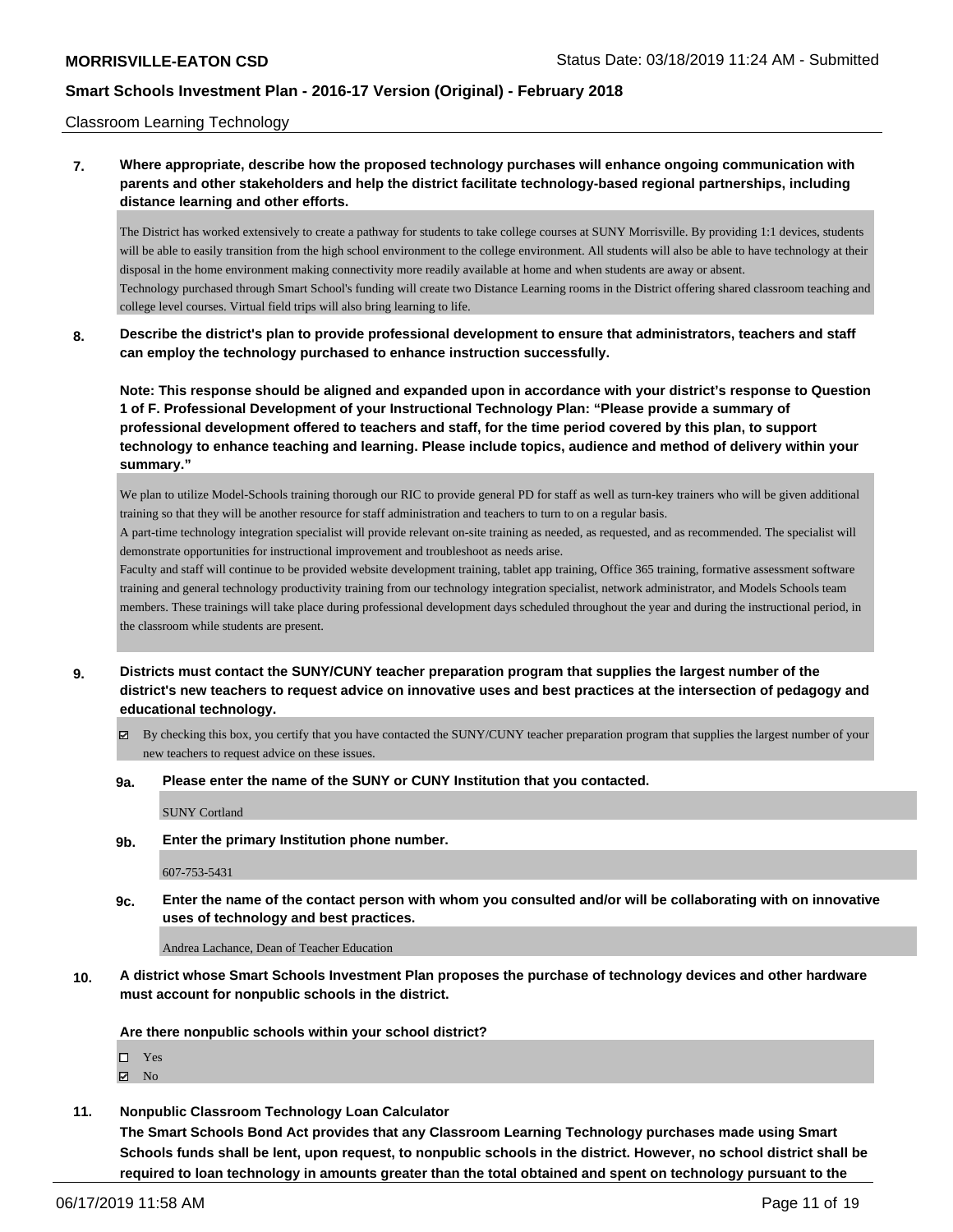### Classroom Learning Technology

**Smart Schools Bond Act and the value of such loan may not exceed the total of \$250 multiplied by the nonpublic school enrollment in the base year at the time of enactment. See:**

**http://www.p12.nysed.gov/mgtserv/smart\_schools/docs/Smart\_Schools\_Bond\_Act\_Guidance\_04.27.15\_Final.pdf.**

|                                       | 1. Classroom<br>Technology<br>Sub-allocation | 2. Public<br>Enrollment<br>$(2014 - 15)$ | 3. Nonpublic<br>l Enrollment<br>$(2014-15)$ | l 4. Sum of<br>Public and<br>l Nonpublic | 15. Total Per<br>Pupil Sub-<br>lallocation | l 6. Total<br>Nonpublic Loan<br>Amount                                                        |
|---------------------------------------|----------------------------------------------|------------------------------------------|---------------------------------------------|------------------------------------------|--------------------------------------------|-----------------------------------------------------------------------------------------------|
|                                       |                                              |                                          |                                             | Enrollment                               |                                            |                                                                                               |
| Calculated Nonpublic Loan<br>  Amount |                                              |                                          |                                             |                                          |                                            | (No Response)   (No Response)   (No Response)   (No Response)   (No Response)   (No Response) |

**12. To ensure the sustainability of technology purchases made with Smart Schools funds, districts must demonstrate a long-term plan to maintain and replace technology purchases supported by Smart Schools Bond Act funds. This sustainability plan shall demonstrate a district's capacity to support recurring costs of use that are ineligible for Smart Schools Bond Act funding such as device maintenance, technical support, Internet and wireless fees, maintenance of hotspots, staff professional development, building maintenance and the replacement of incidental items. Further, such a sustainability plan shall include a long-term plan for the replacement of purchased devices and equipment at the end of their useful life with other funding sources.**

By checking this box, you certify that the district has a sustainability plan as described above.

**13. Districts must ensure that devices purchased with Smart Schools Bond funds will be distributed, prepared for use, maintained and supported appropriately. Districts must maintain detailed device inventories in accordance with generally accepted accounting principles.**

By checking this box, you certify that the district has a distribution and inventory management plan and system in place.

**14. If you are submitting an allocation for Classroom Learning Technology complete this table. Note that the calculated Total at the bottom of the table must equal the Total allocation for this category that you entered in the SSIP Overview overall budget.**

|                          | Sub-Allocation |
|--------------------------|----------------|
| Interactive Whiteboards  | 140,116        |
| <b>Computer Servers</b>  | $\overline{0}$ |
| <b>Desktop Computers</b> | 21,120         |
| Laptop Computers         | 142,500        |
| <b>Tablet Computers</b>  | 73,500         |
| <b>Other Costs</b>       | 63,484         |
| Totals:                  | 440,720        |

**15. Please detail the type, quantity, per unit cost and total cost of the eligible items under each sub-category. This is especially important for any expenditures listed under the "Other" category. All expenditures must be capital-bond eligible to be reimbursed through the SSBA. If you have any questions, please contact us directly through smartschools@nysed.gov.**

**Please specify in the "Item to be Purchased" field which specific expenditures and items are planned to meet the district's nonpublic loan requirement, if applicable.**

**NOTE: Wireless Access Points that will be loaned/purchased for nonpublic schools should ONLY be included in this category, not under School Connectivity, where public school districts would list them. Add rows under each sub-category for additional items, as needed.**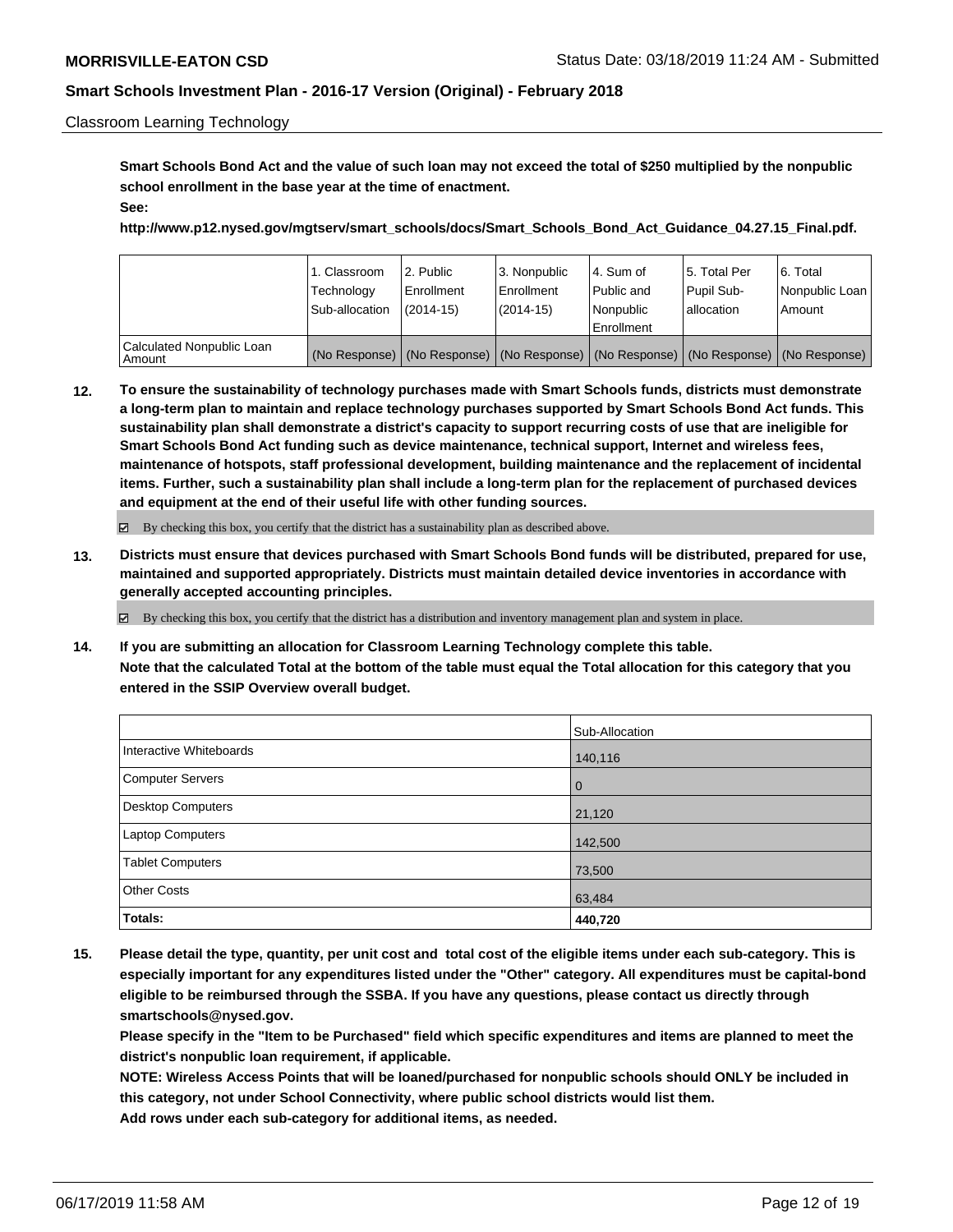Classroom Learning Technology

| Select the allowable expenditure<br>type.<br>Repeat to add another item under<br>each type. | Item to be Purchased                                                        | Quantity     | Cost per Item | <b>Total Cost</b> |
|---------------------------------------------------------------------------------------------|-----------------------------------------------------------------------------|--------------|---------------|-------------------|
| <b>Other Costs</b>                                                                          | Da-Lite Contour Electrol Wideformat<br>Projection Screen #37592LS - Library | $\mathbf{1}$ | 1,824         | 1.824             |
| <b>Other Costs</b>                                                                          | Epson Powerlite 675W WXGA LCD<br>Projection Display - Library               | $\mathbf{1}$ | 1,090         | 1,090             |
| <b>Other Costs</b>                                                                          | Epson ELPMB46 Wall mount for<br>Powerlite 685w                              | $\mathbf{1}$ | 100           | 100               |
| Interactive Whiteboards                                                                     | Epson BrightLink 697Ui Interactive<br>Projector                             | 46           | 2,461         | 113,206           |
| Interactive Whiteboards                                                                     | Epson Projection Screen V12H831000                                          | 46           | 585           | 26,910            |
| <b>Laptop Computers</b>                                                                     | Lenovo STF N24 128 4gb W10P 3-12<br>Laptops                                 | 500          | 285           | 142,500           |
| <b>Other Costs</b>                                                                          | Lenovo Work in Case for N42 Laptops                                         | 300          | 30            | 9,000             |
| <b>Tablet Computers</b>                                                                     | iPad for K-2 Students                                                       | 150          | 294           | 44,100            |
| <b>Other Costs</b>                                                                          | <b>Protective iPad Case</b>                                                 | 150          | 40            | 6,000             |
| <b>Tablet Computers</b>                                                                     | iPad for Building Carts                                                     | 100          | 294           | 29,400            |
| <b>Other Costs</b>                                                                          | <b>Bretford Powersync Carts for iPad</b>                                    | 5            | 1,950         | 9.750             |
| <b>Other Costs</b>                                                                          | AppleTV for Classroom Projectors                                            | 85           | 179           | 15,215            |
| <b>Other Costs</b>                                                                          | HDMI Cable for AppleTV's 1.5'                                               | 85           | 3             | 255               |
| <b>Other Costs</b>                                                                          | Bretford CoreX TCOREX24-Cart                                                | 15           | 1,350         | 20,250            |
| <b>Desktop Computers</b>                                                                    | Lenovo Desktop M715Q                                                        | 30           | 439           | 13,170            |
| <b>Desktop Computers</b>                                                                    | Lenovo Monitor Stand 4XF0L72015                                             | 30           | 101           | 3,030             |
| <b>Desktop Computers</b>                                                                    | <b>Lenovo Monitor 10LKPAR6US</b>                                            | 30           | 164           | 4,920             |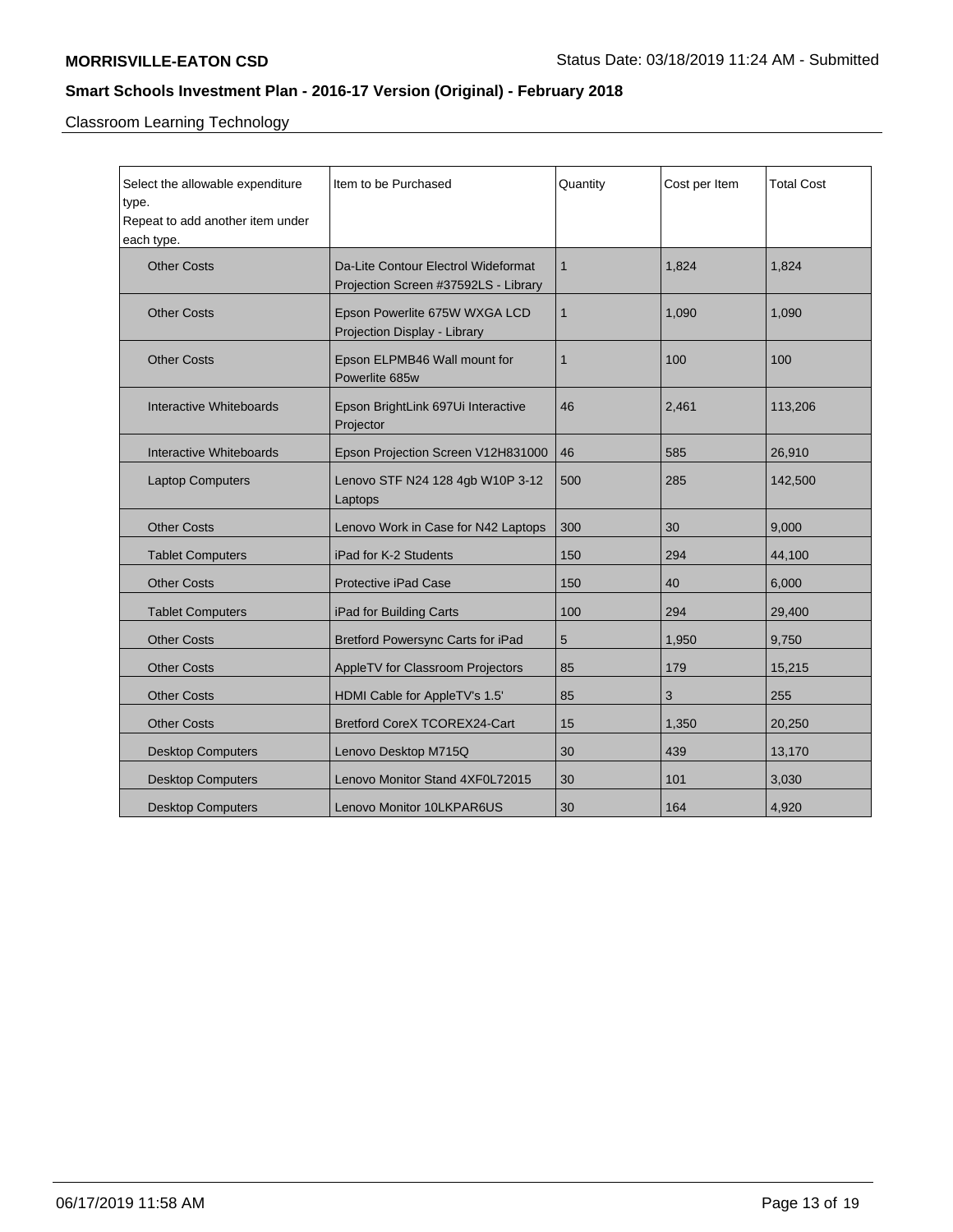### Pre-Kindergarten Classrooms

**1. Provide information regarding how and where the district is currently serving pre-kindergarten students and justify the need for additional space with enrollment projections over 3 years.**

(No Response)

- **2. Describe the district's plan to construct, enhance or modernize education facilities to accommodate prekindergarten programs. Such plans must include:**
	- **Specific descriptions of what the district intends to do to each space;**
	- **An affirmation that pre-kindergarten classrooms will contain a minimum of 900 square feet per classroom;**
	- **The number of classrooms involved;**
	- **The approximate construction costs per classroom; and**
	- **Confirmation that the space is district-owned or has a long-term lease that exceeds the probable useful life of the improvements.**

(No Response)

**3. Smart Schools Bond Act funds may only be used for capital construction costs. Describe the type and amount of additional funds that will be required to support ineligible ongoing costs (e.g. instruction, supplies) associated with any additional pre-kindergarten classrooms that the district plans to add.**

(No Response)

**4. All plans and specifications for the erection, repair, enlargement or remodeling of school buildings in any public school district in the State must be reviewed and approved by the Commissioner. Districts that plan capital projects using their Smart Schools Bond Act funds will undergo a Preliminary Review Process by the Office of Facilities Planning.**

**Please indicate on a separate row each project number given to you by the Office of Facilities Planning.**

| Project Number |  |
|----------------|--|
| (No Response)  |  |
|                |  |

**5. If you have made an allocation for Pre-Kindergarten Classrooms, complete this table.**

**Note that the calculated Total at the bottom of the table must equal the Total allocation for this category that you entered in the SSIP Overview overall budget.**

|                                          | Sub-Allocation |
|------------------------------------------|----------------|
| Construct Pre-K Classrooms               | (No Response)  |
| Enhance/Modernize Educational Facilities | (No Response)  |
| <b>Other Costs</b>                       | (No Response)  |
| Totals:                                  | 0              |

**6. Please detail the type, quantity, per unit cost and total cost of the eligible items under each sub-category. This is especially important for any expenditures listed under the "Other" category. All expenditures must be capital-bond eligible to be reimbursed through the SSBA. If you have any questions, please contact us directly through smartschools@nysed.gov.**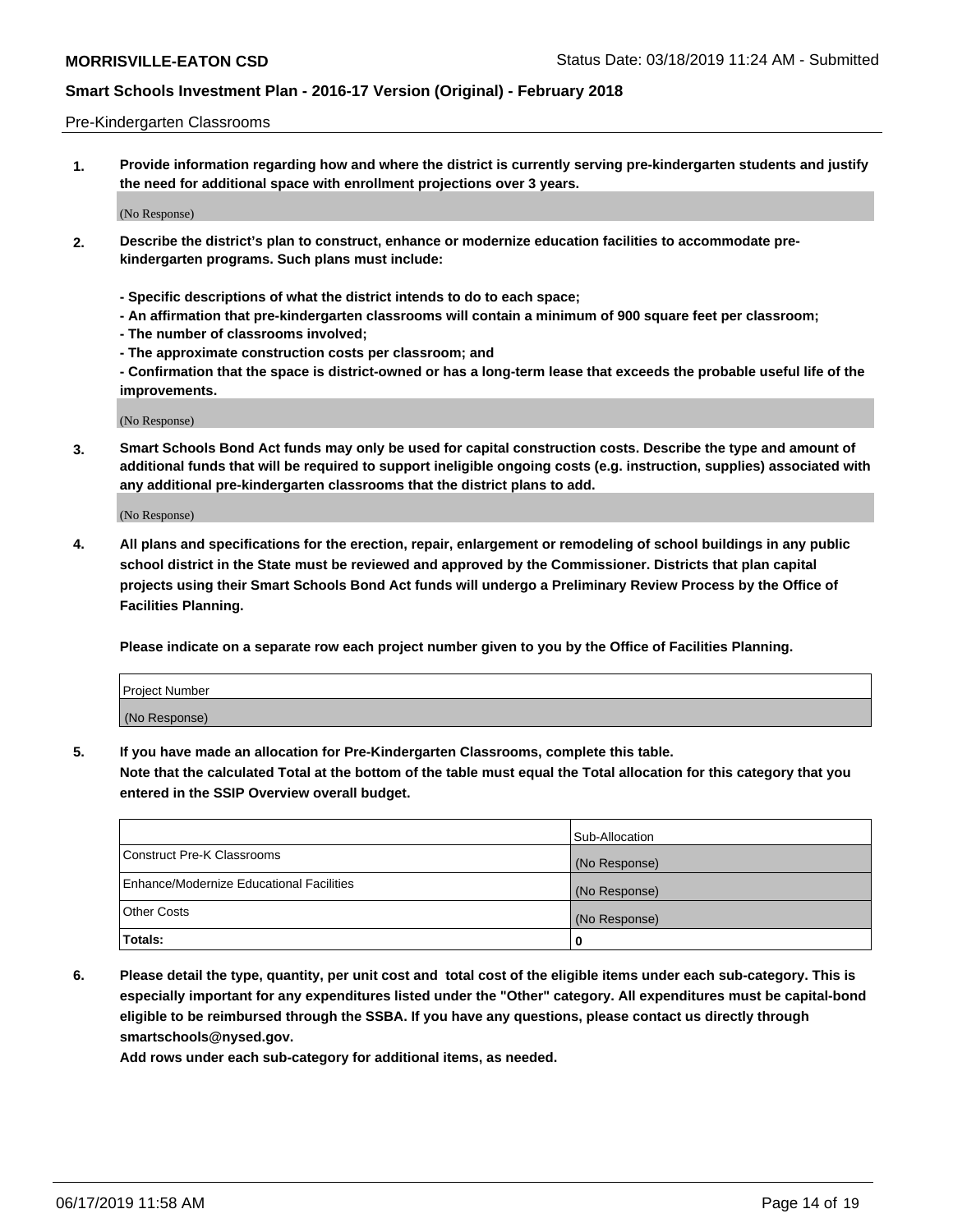Pre-Kindergarten Classrooms

| Select the allowable expenditure<br>type. | Item to be purchased | Quantity      | Cost per Item | <b>Total Cost</b> |
|-------------------------------------------|----------------------|---------------|---------------|-------------------|
| Repeat to add another item under          |                      |               |               |                   |
| each type.                                |                      |               |               |                   |
| (No Response)                             | (No Response)        | (No Response) | (No Response) | (No Response)     |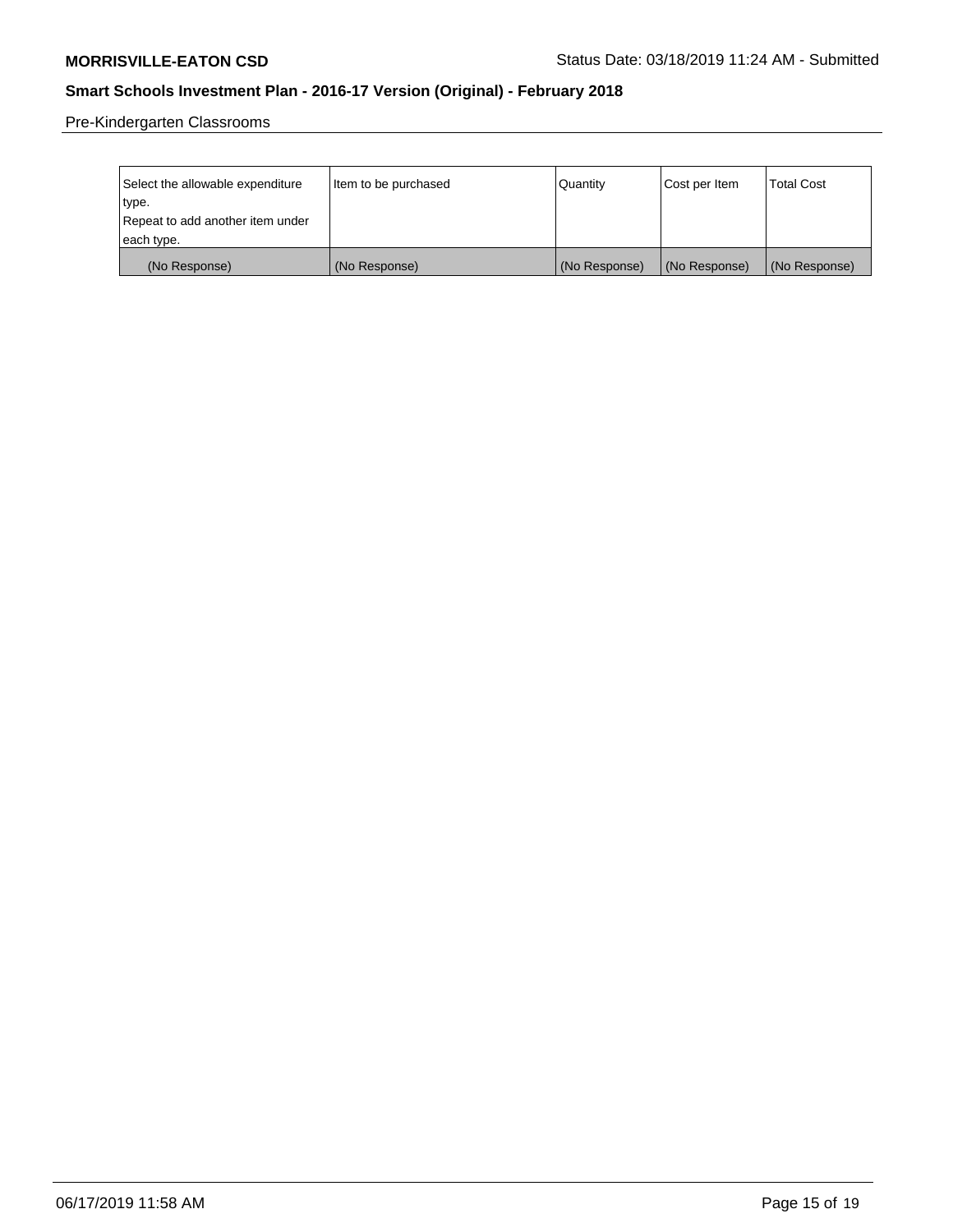Replace Transportable Classrooms

**1. Describe the district's plan to construct, enhance or modernize education facilities to provide high-quality instructional space by replacing transportable classrooms.**

(No Response)

**2. All plans and specifications for the erection, repair, enlargement or remodeling of school buildings in any public school district in the State must be reviewed and approved by the Commissioner. Districts that plan capital projects using their Smart Schools Bond Act funds will undergo a Preliminary Review Process by the Office of Facilities Planning.**

**Please indicate on a separate row each project number given to you by the Office of Facilities Planning.**

| Project Number |  |
|----------------|--|
|                |  |
|                |  |
|                |  |
|                |  |
| (No Response)  |  |
|                |  |
|                |  |
|                |  |

**3. For large projects that seek to blend Smart Schools Bond Act dollars with other funds, please note that Smart Schools Bond Act funds can be allocated on a pro rata basis depending on the number of new classrooms built that directly replace transportable classroom units.**

**If a district seeks to blend Smart Schools Bond Act dollars with other funds describe below what other funds are being used and what portion of the money will be Smart Schools Bond Act funds.**

(No Response)

**4. If you have made an allocation for Replace Transportable Classrooms, complete this table. Note that the calculated Total at the bottom of the table must equal the Total allocation for this category that you entered in the SSIP Overview overall budget.**

|                                                | Sub-Allocation |
|------------------------------------------------|----------------|
| Construct New Instructional Space              | (No Response)  |
| Enhance/Modernize Existing Instructional Space | (No Response)  |
| <b>Other Costs</b>                             | (No Response)  |
| Totals:                                        | 0              |

**5. Please detail the type, quantity, per unit cost and total cost of the eligible items under each sub-category. This is especially important for any expenditures listed under the "Other" category. All expenditures must be capital-bond eligible to be reimbursed through the SSBA. If you have any questions, please contact us directly through smartschools@nysed.gov.**

| Select the allowable expenditure | Item to be purchased | l Quantitv    | Cost per Item | <b>Total Cost</b> |
|----------------------------------|----------------------|---------------|---------------|-------------------|
| type.                            |                      |               |               |                   |
| Repeat to add another item under |                      |               |               |                   |
| each type.                       |                      |               |               |                   |
| (No Response)                    | (No Response)        | (No Response) | (No Response) | (No Response)     |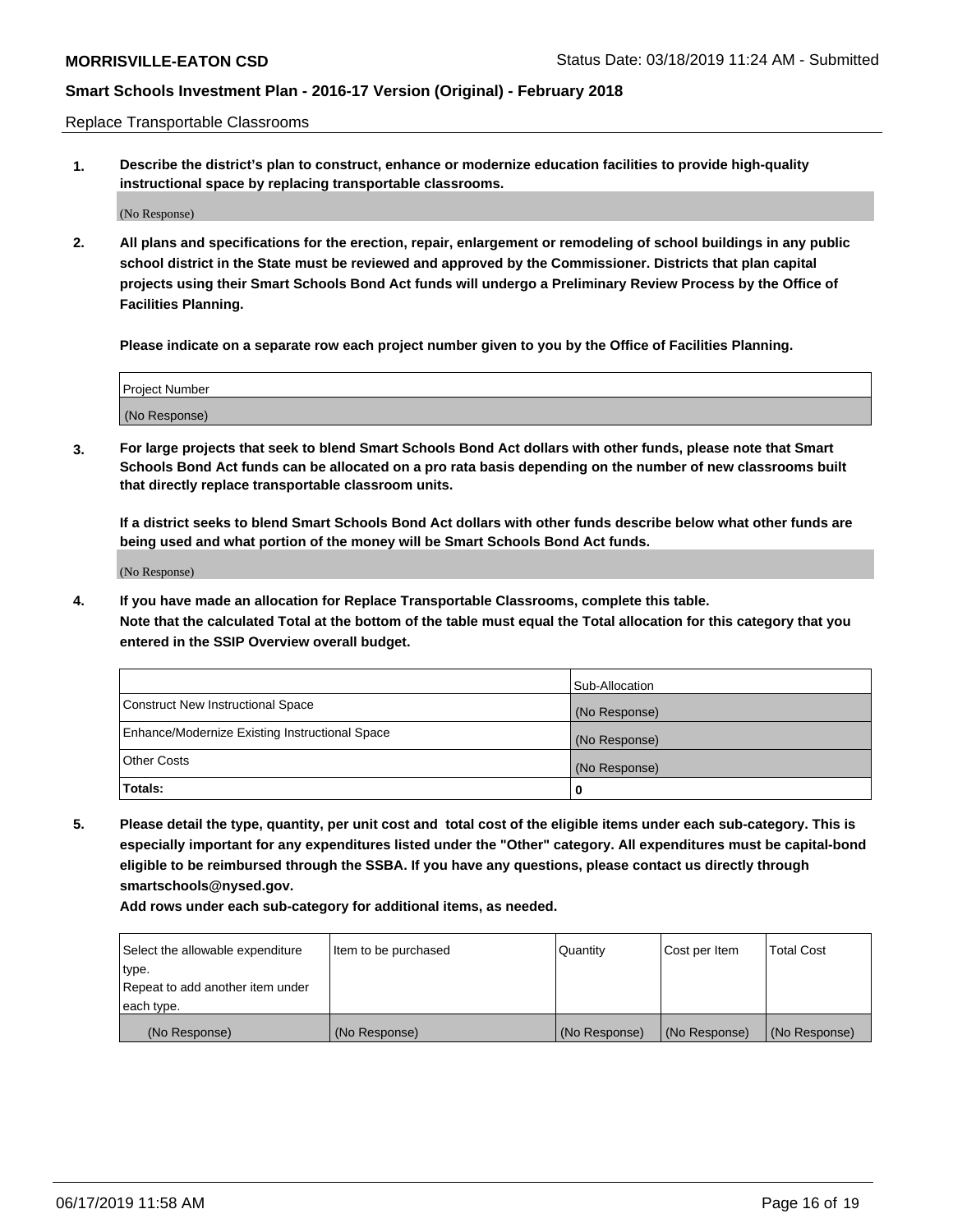High-Tech Security Features

**1. Describe how you intend to use Smart Schools Bond Act funds to install high-tech security features in school buildings and on school campuses.**

(No Response)

**2. All plans and specifications for the erection, repair, enlargement or remodeling of school buildings in any public school district in the State must be reviewed and approved by the Commissioner. Districts that plan capital projects using their Smart Schools Bond Act funds will undergo a Preliminary Review Process by the Office of Facilities Planning.** 

**Please indicate on a separate row each project number given to you by the Office of Facilities Planning.**

| <b>Project Number</b> |  |
|-----------------------|--|
| (No Response)         |  |

- **3. Was your project deemed eligible for streamlined Review?**
	- Yes
	- $\square$  No
- **4. Include the name and license number of the architect or engineer of record.**

| Name          | License Number |
|---------------|----------------|
| (No Response) | (No Response)  |

**5. If you have made an allocation for High-Tech Security Features, complete this table.**

**Note that the calculated Total at the bottom of the table must equal the Total allocation for this category that you entered in the SSIP Overview overall budget.**

|                                                      | Sub-Allocation |
|------------------------------------------------------|----------------|
| Capital-Intensive Security Project (Standard Review) | (No Response)  |
| <b>Electronic Security System</b>                    | (No Response)  |
| <b>Entry Control System</b>                          | (No Response)  |
| Approved Door Hardening Project                      | (No Response)  |
| <b>Other Costs</b>                                   | (No Response)  |
| Totals:                                              | 0              |

**6. Please detail the type, quantity, per unit cost and total cost of the eligible items under each sub-category. This is especially important for any expenditures listed under the "Other" category. All expenditures must be capital-bond eligible to be reimbursed through the SSBA. If you have any questions, please contact us directly through smartschools@nysed.gov.**

| Item to be purchased | Quantity      | Cost per Item | <b>Total Cost</b> |
|----------------------|---------------|---------------|-------------------|
|                      |               |               |                   |
|                      |               |               |                   |
|                      |               |               |                   |
| (No Response)        | (No Response) | (No Response) | (No Response)     |
| (No Response)        | (No Response) | (No Response) | (No Response)     |
|                      |               |               |                   |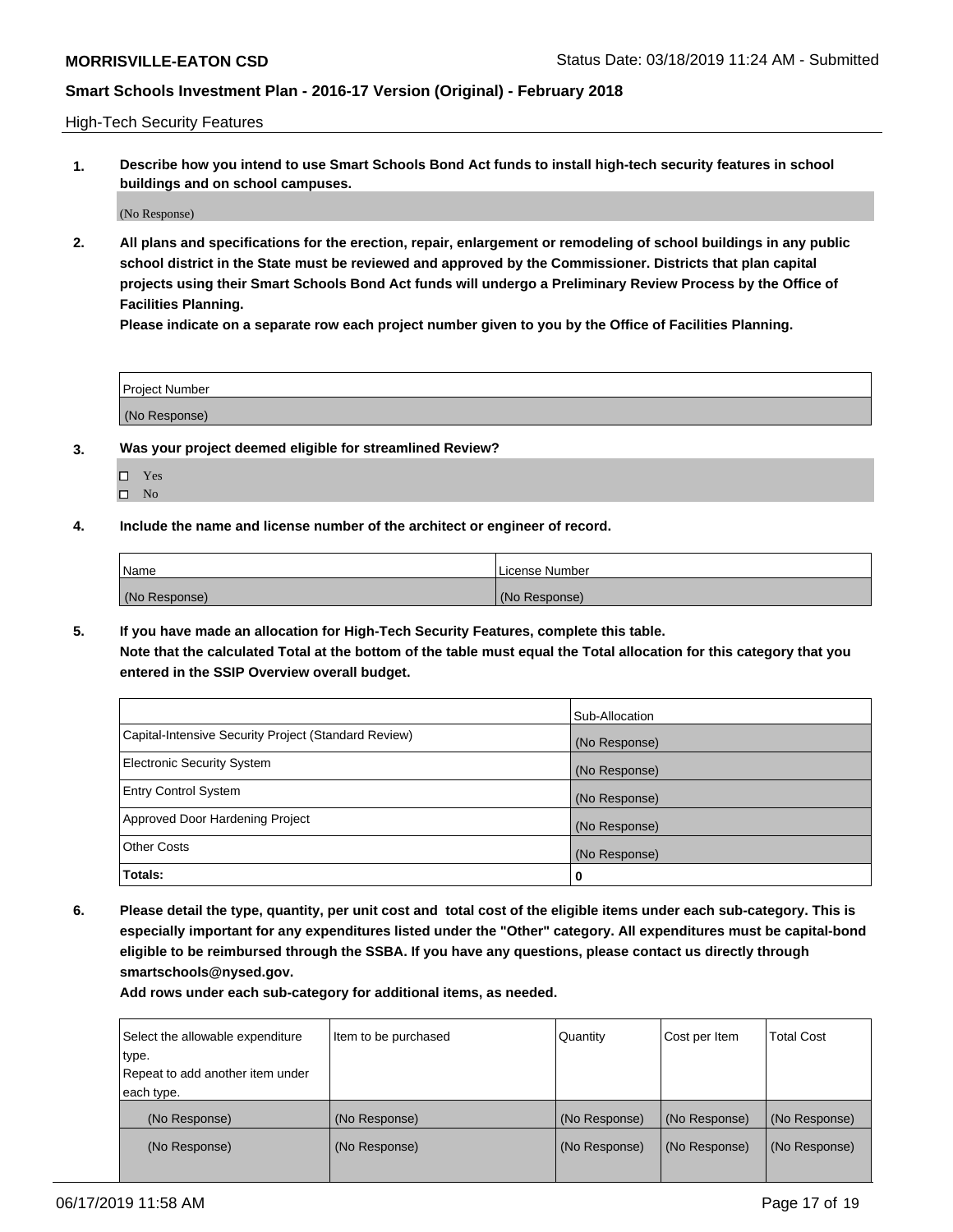High-Tech Security Features

| Select the allowable expenditure<br>type.<br>Repeat to add another item under<br>each type. | Item to be purchased | Quantity      | Cost per Item | <b>Total Cost</b> |
|---------------------------------------------------------------------------------------------|----------------------|---------------|---------------|-------------------|
| (No Response)                                                                               | (No Response)        | (No Response) | (No Response) | (No Response)     |
| (No Response)                                                                               | (No Response)        | (No Response) | (No Response) | (No Response)     |
| (No Response)                                                                               | (No Response)        | (No Response) | (No Response) | (No Response)     |
| (No Response)                                                                               | (No Response)        | (No Response) | (No Response) | (No Response)     |
| (No Response)                                                                               | (No Response)        | (No Response) | (No Response) | (No Response)     |
| (No Response)                                                                               | (No Response)        | (No Response) | (No Response) | (No Response)     |
| (No Response)                                                                               | (No Response)        | (No Response) | (No Response) | (No Response)     |
| (No Response)                                                                               | (No Response)        | (No Response) | (No Response) | (No Response)     |